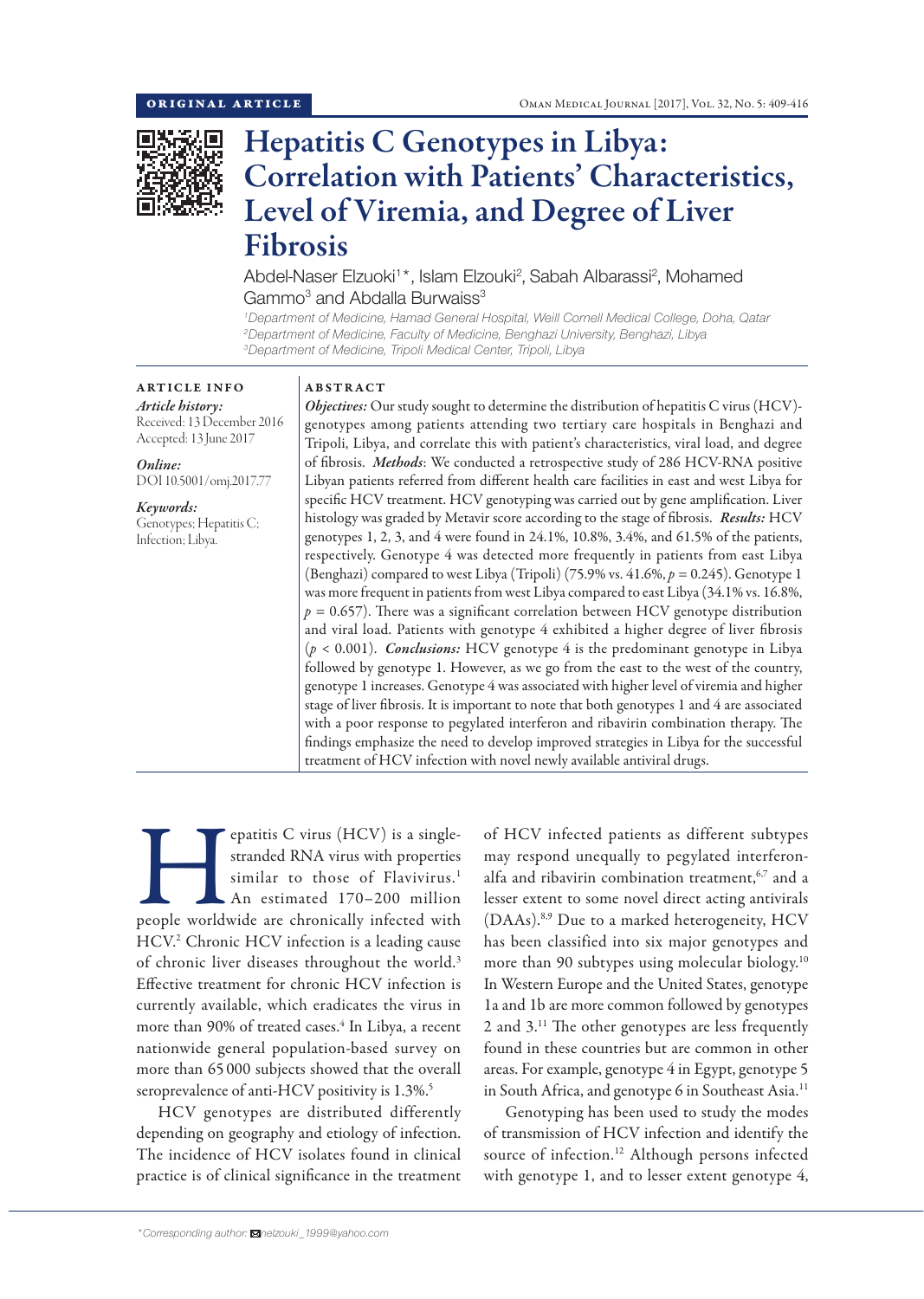respond less often to pegylated interferon-alfa and ribavirin combination treatment, HCV genotype should not be a deciding factor on whether or not to treat, particularly with the increasing availability of novel oral DAAs currently widely used in some parts of the world.13 However, knowledge of the genotype is still important in terms of the response to pegylated interferon-alfa and ribavirin combination therapy, with a better response associated with genotypes 2 and 3 than genotypes 1 and 4. Moreover, with the novel DAAs therapy, some of treatment regimens and duration might differ on the basis of HCV genotypes.<sup>14</sup>

Data on the distribution of HCV genotypes in Libya are limited to only few reports published all from western regions (i.e., Tripoli city).<sup>15-17</sup> Our study aimed to determine the distribution of HCV genotypes in Libyan patients attending two tertiary care hospitals in east (Benghazi city) and west (Tripoli city) Libya and to correlate this with the age and gender of the patients, their source of infection, the level of HCV viremia, and liver histopathology findings.

#### METHODS

We conducted a retrospective study from January 2009 to June 2010. We recruited a total of 286 consecutive anti-HCV positive patients from the two main tertiary care hospitals in Benghazi and Tripoli (the two largest cities in Libya). HCV-RNA had been investigated, and HCV genotype assayed in all referral patients for potential specific antiviral therapy. The patient cohort comprised of 286 patients (166 patients and 120 patients recruited from the hepatitis clinics, Department of Infectious Diseases at Aljomhoria Teaching Hospital in Benghazi and the Tripoli Medical Center in Tripoli, respectively).

Patients' characteristics including age, gender, time of first exposure, mode of transmission, and other relevant clinical data were recorded.

Patients were eligible for inclusion in the study if they tested positive for anti-HCV antibody, a positive quantitative HCV-RNA viremia, and a recent liver histopathology result (i.e., performed within 12 months of inclusion in the study).

Patients were excluded from the study if they had coinfection with hepatitis B or HIV, concomitant metabolic liver disease, or concomitant autoimmune liver disease.

The study was approved by the research ethics committee of Al-Arab Medical University, Benghazi, Libya, and was conducted in accordance with the Helsinki Declaration and under the supervision of the National Center for Disease Control of Libya.

Antibodies against HCV were determined by third generation commercial enzyme-linked immunosorbent assay (ELISA) (INNO-LIA-HCV; Innogenetics, Belgium). The assay utilizes well-defined antigens derived from HCV immunodominant proteins from the core region, the E2 hypervariable region (HVR), the NS3 helicase regions and the NS4A, NS4B, and NS5A regions as described previously.<sup>18</sup> A 10  $\mu$ L of the appropriate specimen or control (positive and negative) was added to 1 mL of sample diluent to each test trough; the samples were sealed and incubated overnight (16 hours). All the following steps were incubated at room temperature by placing the tray on a shaker. After washing, 1 mL of conjugate solution was added to each test trough (30-minute incubation) and washed. Then, substrate solution was added to each test trough and incubated for 30 minutes. After aspirating the liquid, 1 mL of stop solution was added to each trough and incubated for 10–30 minutes. Strips were removed from the test troughs and placed, membrane side up, on absorbent paper. As soon as the strips dried, the results were interpreted according to the manufacturer's instructions.

Determination of HCV-RNA levels was performed using the COBAS'TaqMan' HCV test, v 2.0, which utilizes the real-time polymerase chain reaction as described previously.18,19 These were: i) manual for specimen preparation to extract the HCV-RNA, ii) automated reverse transcription of the target RNA to complementary DNA (cDNA), and iii) amplification of target cDNA using HCV specific complementary primers. This is followed by the simultaneous detection of cleaved dual fluorescent dye-labeled oligonucleotide probes that permit quantitation of the HCV target in the amplified product (amplicon).

HCV genotyping was performed using the Abbott' Real Time HCV assay v 2.0 tests, which consist of three reagent kits.20 These were: 1) Abbott Real Time HCV Amplification reagent kit, 2) Abbott Real-Time HCV Control kit, and 3) Abbott Real-Time HCV Calibrator (Abbott Molecular Inc., Des Plaines, IL). The HCV genotype reagent kits were provided as two separated kits, the HCV

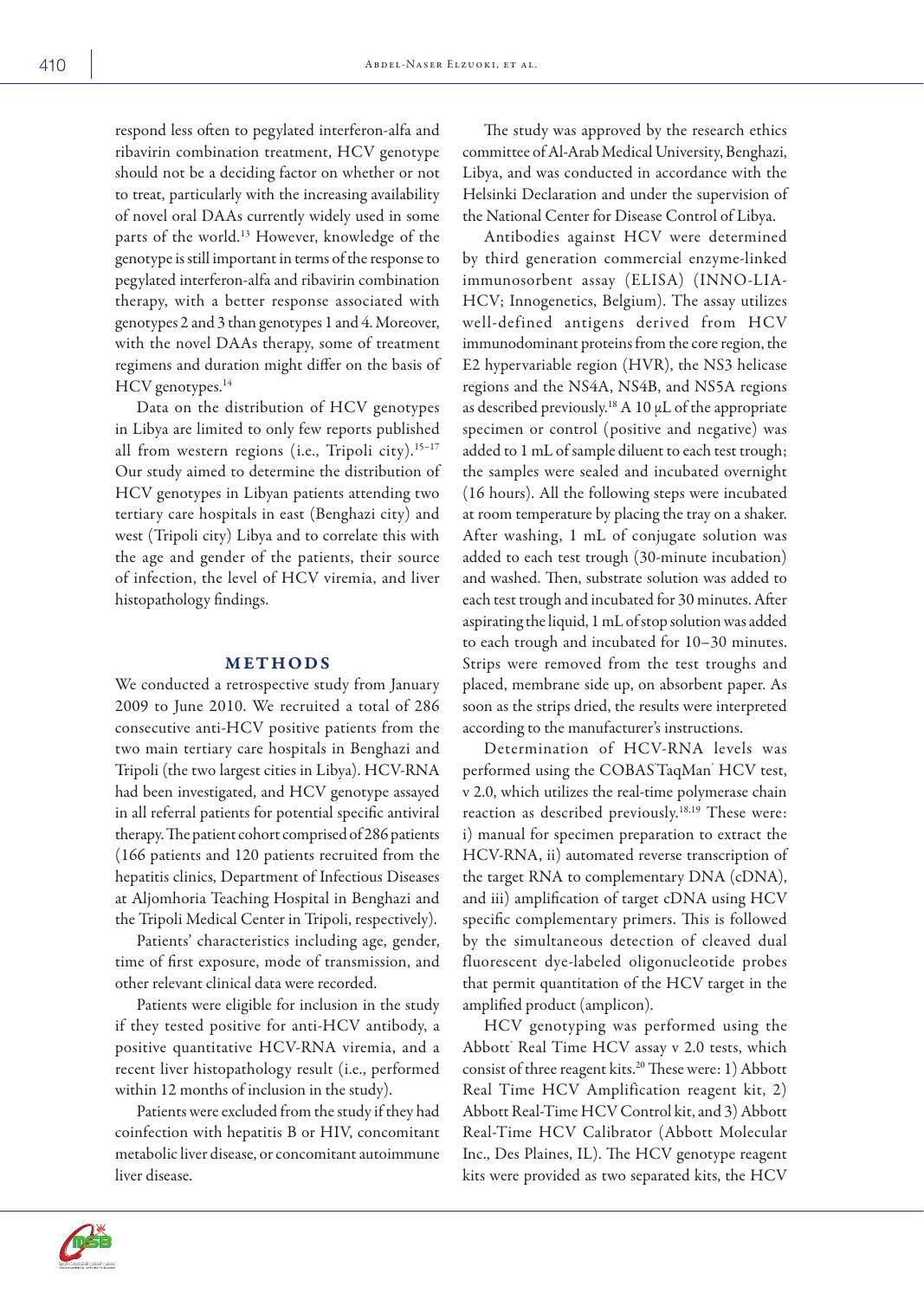amplification reagent Kit and the HCV genotype II control kit. The HCV amplification reagent kit comprised the internal control and the amplification reagent pack A, B, and C. The internal control reagent provided two vials of 1.2 mL of each. This consists of less than 0.01% non-infectious armored RNA with internal control sequences in negative human plasma. In the case of the amplification reagent pack, pack A contains the primer that designed to amplify all HCV isolates, and pack B is designed to amplify the NS5B region of genotype 1b.

Frozen samples were left to thaw at room temperature and were vortexed for 2/3 seconds to ensure good mixing. The dry heat block used throughout this assay was set at 50  $^{\circ}$ C and 75  $^{\circ}$ C for both 7.5 mL and 1.5 mL tubes, respectively. Reagents used throughout this assay were the assay controls, the internal control, and the amplification reagents. After preparation of the working solution (*m*Lysis buffer) by mixing the two vials of the internal control, each sample was individually tested with the three HCV genotype II amplification reagent packs. Each of the reagent packs (i.e. A, B, and C) were deployed to support the analysis of up to 24 samples. A volume of  $2000 \mu L$  of the internal control solution was mixed gently with one bottle of *m*Lysis buffer. The sample was prepared by adding 100 µL of the *m*Microparticles to each 12 sample for 75 mm tube diameter and the *m*Lysis buffer using a multichannel pipette. Tubes were gently mixed by inverting the solution. A 2.4 mL volume of the *m*Lysis buffer containing internal control was transferred to each lysis tube to which 500 µL of the serum from samples (i.e., specimens, calibrators, and controls) were added. Lysis tubes were then placed in the 50 ºC heating block for 20 minutes. Tubes were placed on the magnetic stand for the total removal of fluid and the *m*Wash 2. The master mix tubes were prepared using the DNAase- and RNAase-free tubes.

The Abbott 96-well optical reaction plate was placed in a Strata Cooler 96 stored as indicated in the Strata Cooler 96 manual (Abbott real time HCV genotype II kit manual). A 40 µL aliquot of master mix A, B, and C was transferred to the Master Mix tube as described in the preparation manual. Sample and controls eluted volume  $(20 \mu L)$  were transferred to the Abbott 96 Deep-Well Plate and placed into the reaction vessels (subsystem carrier). The carrier racks containing the Abbott *m*sample preparation system reagents and the Abbott 96 Deep-Well Plate

were loaded on the Abbott *m*2000rt Analyzer<sup>\*</sup> and the Abbott<sup>'</sup> Real Time assay was initiated. The assay covers all known six HCV genotypes.<sup>20</sup>

Ultrasound guided liver biopsy was performed to determine the degree of liver pathologic grade. Specimens were cut and stained with hematoxylin and eosin, and pathologic changes were graded by Metavir score system according to the degree of periportal necrosis, portal and lobular inflammation, and fibrosis.21,22 Fibrosis was graded on a 5-point scale from 0 to 4 (i.e., from  $F0 =$  normal liver histology to  $F4 = \text{cirrhosis}$ ) as described by Bedossa et al.<sup>21</sup>

Data were analyzed in IBM SPSS Statistics for Windows, version 20 (IBM Corp., Armonk, N.Y., USA). Results were expressed as frequency, mean and standard deviation (SD). Chi-square test and Fisher's exact test were used to determine the differences in categorical variables and with *t*-test for normally distributed continuous variables. Results were considered as statistically significant if the *p*-value was less than 0.050.

### RESULTS

A total of 286 patients with chronic HCV infection were studied, there were 138 male and 148 female. The mean age was  $45.0 \pm 13.8$  years. Table 1 shows the detailed distribution of HCV genotypes. HCV genotypes 1, 2, 3, and 4 were found in 24.1%, 10.8%, 3.4%, and 61.5% of patients, respectively. Genotypes 5 and 6 were not detected. The distribution of HCV genotypes was not homogeneous in both referral centers. Genotype 4 was detected with greater frequency in patients from east Libya compared to patients from west Libya  $(75.9\% \text{ vs. } 41.6\%, p =$ 0.245). In contrast, genotype 1 was detected more frequently in patients from west Libya compared to patients from east Libya  $(34.1\% \text{ vs. } 16.8\%, p =$ 0.657). Furthermore, genotype 2 was distributed more in the west than the east of the country (17.5% vs.  $6.0\%, p = 0.805$ ). Although there was a trend for a clear difference in the comparisons of the frequency of these genotypes, there was no statistically significant difference.

Table 2 shows the distribution of HCV genotypes among patients in the two hospitals according to gender, age, and mode of transmission. There was no significant difference in the age and gender distribution between the two groups. Parenteral transmission accounted for the majority of HCV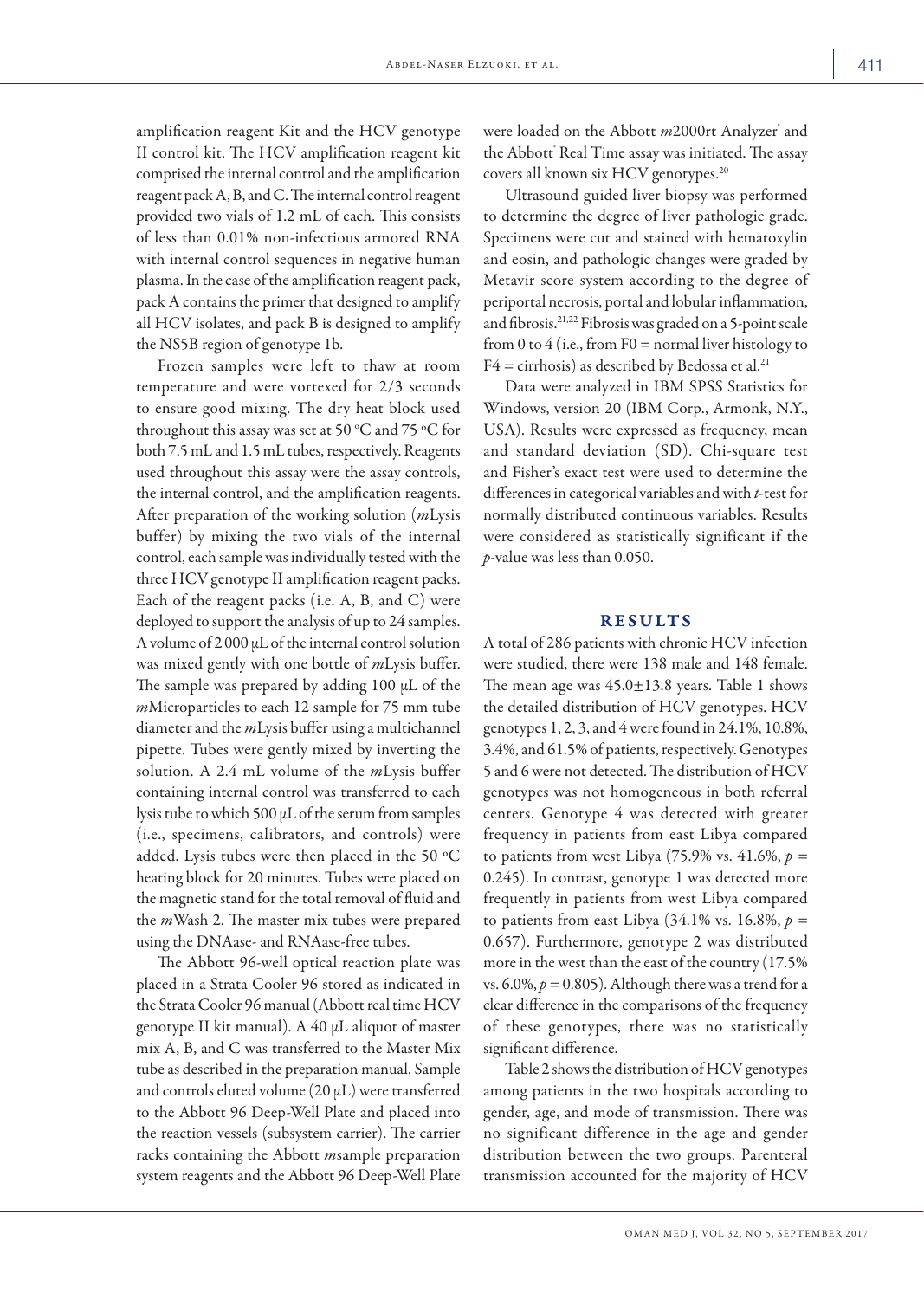| Genotypes        | Benghazi<br>$n = 166$ | Tripoli<br>$n = 120$ | Total<br>$n = 286$ | $p$ -value* |
|------------------|-----------------------|----------------------|--------------------|-------------|
| Genotype 1       |                       |                      |                    | 0.657       |
| 1 (unclassified) | 13(7.8)               | 21(17.5)             | 34(11.8)           |             |
| 1a               | 4(2.4)                | 8(6.7)               | 12(4.1)            |             |
| 1 <sub>b</sub>   | 11(6.6)               | 12(10.0)             | 23(8.0)            |             |
| Total            | 28(16.8)              | 41(34.1)             | 69(24.1)           |             |
| Genotype 2       |                       |                      |                    | 0.805       |
| 2 (unclassified) | 7(4.2)                | 12(10.0)             | 19(6.6)            |             |
| 2a               | 1(0.6)                | 3(2.5)               | 4(1.3)             |             |
| $2\mathrm{b}$    | 1(0.6)                | 1(0.8)               | 2(0.6)             |             |
| 2c               | $\mathbf{0}$          | 2(1.6)               | 2(0.6)             |             |
| $2a/c$           | 1(0.6)                | 3(2.5)               | 4(1.3)             |             |
| Total            | 10(6.0)               | 21(17.5)             | 31(10.8)           |             |
| Genotype 3       |                       |                      |                    | 0.657       |
| 3 (unclassified) | 1(0.6)                | 5(4.1)               | 6(2.0)             |             |
| 3a               | 1(0.6)                | 3(2.5)               | 4(1.3)             |             |
| Total            | 2(1.2)                | 8(6.6)               | 10(3.4)            |             |
| Genotype 4       |                       |                      |                    | 0.245       |
| 4 (unclassified) | 103(62.0)             | 35(29.1)             | 138 (48.2)         |             |
| 4a               | 8(4.8)                | 5(4.1)               | 13(4.5)            |             |
| 4c               | 4(2.4)                | 1(0.8)               | 5(1.7)             |             |
| 4c/d             | 11(6.6)               | 9(7.5)               | 20(6.9)            |             |
| Total            | 126 (75.9)            | 50 $(41.6)$          | 176(61.5)          |             |

| Table 1: Distribution of hepatitis C genotypes among Libyan patients in two tertiary hospitals in Benghazi |  |
|------------------------------------------------------------------------------------------------------------|--|
| and Tripoli.                                                                                               |  |

*\*Chi-square was used to determine the statistical differences in frequency, and all comparisons were based on the distribution of total genotypes between the two groups. Data presented as n(%).*

Table 2: Distribution of hepatitis C virus (HCV) genotypes among patients in two tertiary hospitals in Benghazi and Tripoli according to gender, age, and risk factors.

| Characteristics                       | Benghazi<br>$n = 166$ | Tripoli<br>$n = 120$ | Total<br>$n = 286$ | $p$ -value*  |
|---------------------------------------|-----------------------|----------------------|--------------------|--------------|
| Gender                                |                       |                      |                    | 0.474        |
| Male                                  | 77(46.3)              | 61(50.8)             | 138 (48.2)         |              |
| Female                                | 89(53.6)              | 59(49.1)             | 148(51.7)          |              |
| Age, years                            |                       |                      |                    |              |
| $Mean \pm SD$                         | $46.9 + 12.2$         | $44.2 + 14.7$        | $45.0 \pm 13.8$    |              |
| <60                                   | 149 (89.7)            | 105(87.5)            | 254(88.8)          | 0.091        |
| $\geq 60$                             | 17(10.2)              | 15(12.5)             | 32(11.1)           | 0.572        |
| Risk factors for HCV infection**      |                       |                      |                    |              |
| Previous surgical procedures          | 52(30.9)              | 40(27.0)             | 92(29.1)           | 0.798        |
| Transfusion of blood or blood product | 51(30.3)              | 39(26.3)             | 90(28.4)           | 0.797        |
| Dental surgical therapy               | 14(8.3)               | 9(6.0)               | 23(7.2)            | 0.830        |
| Intravenous drug abuse                | 8(4.7)                | 21(14.1)             | 29(9.1)            | ${}_{0.006}$ |
| Extramarital sex                      | 8(4.7)                | 10(6.7)              | 18(5.6)            | 0.324        |
| Tattooing and/or piercing             | 7(4.1)                | 6(4.0)               | 13(4.1)            | 0.779        |
| Family history of hepatitis           | 6(3.5)                | 4(2.7)               | 10(3.1)            | 1.000        |
| Unknown                               | 22(13.0)              | 19(12.8)             | 41(12.9)           | 0.608        |

*\*t-test was used to determine the statistical differences between the means±standard deviation (SD) and Fisher's exact test between the frequencies. \*\*More than one risk factor could present in one patient.* 

*Data presented as n(%) unless otherwise stated.*

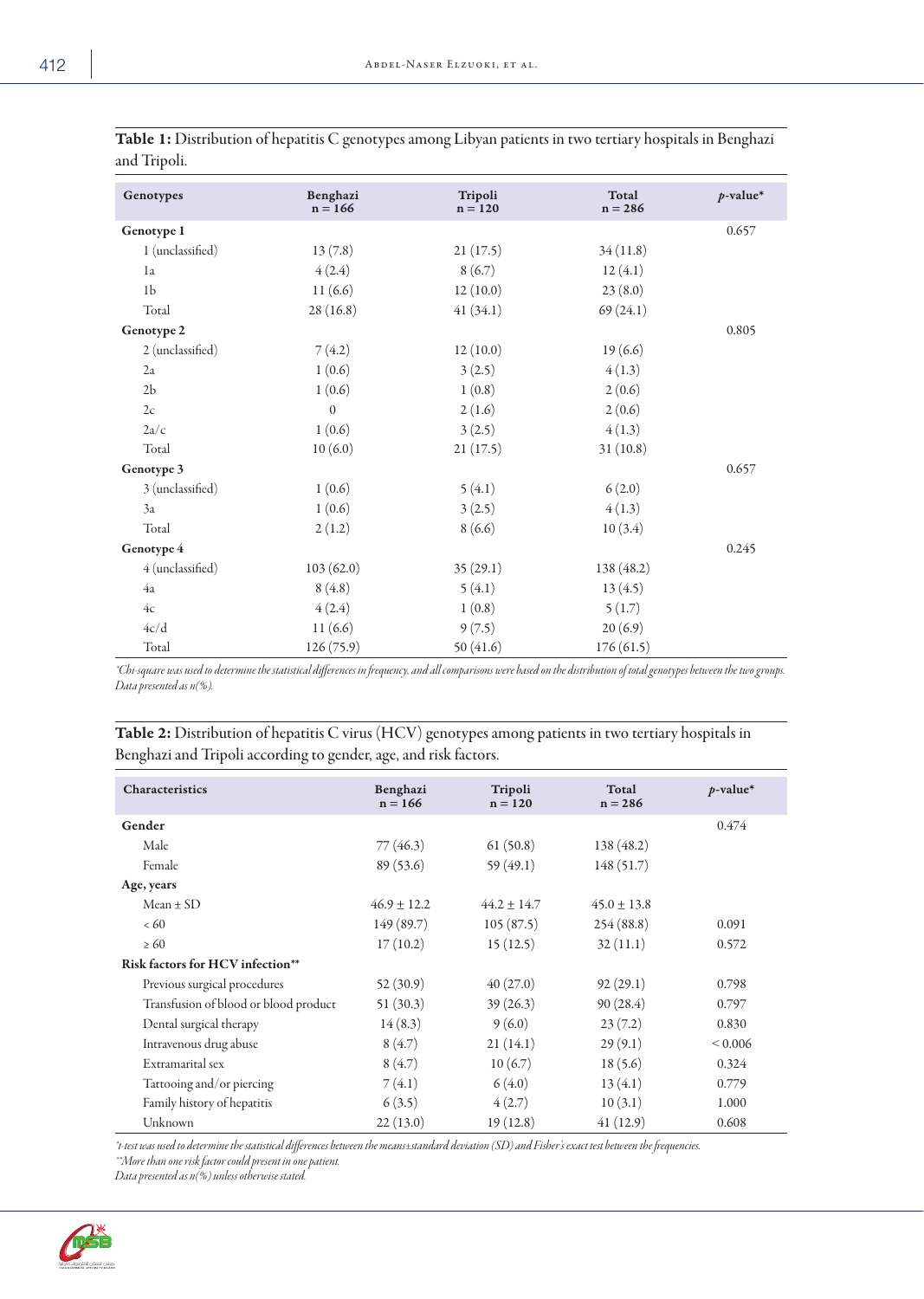| Characteristics                                | Genotype 4<br>$n = 176$ | All other genotypes<br>$n = 110$ | $p$ -value* |
|------------------------------------------------|-------------------------|----------------------------------|-------------|
| Gender                                         |                         |                                  |             |
| Male ( $n = 138$ )                             | 78 (44.3)               | 60(54.4)                         | 0.089       |
| Female $(n = 148)$                             | 98(55.6)                | 50(45.4)                         |             |
| Age, mean ± SD, years                          | $53.8 \pm 14.7$         | $42.6 \pm 10.7$                  | 0.001       |
| Duration of infection, mean $\pm$ SD, years    | $14.9 \pm 5.4$          | $9.1 \pm 7.7$                    | ${}< 0.001$ |
| Risk factors for HCV infection* <sup>†</sup>   |                         |                                  |             |
| Previous surgical procedures                   | 64(32.4)                | 28(23.5)                         | 0.051       |
| Transfusion of blood or blood product          | 54(27.4)                | 36(30.2)                         | 0.795       |
| Dental surgical therapy                        | 16(8.1)                 | 7(5.8)                           | 0.505       |
| Extramarital sex                               | 8(4.0)                  | 10(8.4)                          | 0.142       |
| Intravenous drug abuse                         | 10(5.0)                 | 19(15.9)                         | 0.002       |
| Tattooing and/or piercing                      | 7(3.5)                  | 6(5.0)                           | 0.574       |
| Family history of hepatitis                    | 7(3.7)                  | 3(2.5)                           | 0.745       |
| Unknown                                        | 31(15.7)                | 10(8.4)                          | 0.056       |
| Total**                                        | 197(100.0)              | 119(100.0)                       |             |
| $HCV$ -RNA level, mean $\pm$ SD, Log copies/mL | $5.8 \pm 0.8$           | $5.4 \pm 1.3$                    | 0.001       |
| Stage of fibrosis (F)                          |                         |                                  |             |
| 0(F0)                                          | 6(3.4)                  | 10(9.0)                          |             |
| 1(F1)                                          | 40(22.7)                | 30(27.2)                         |             |
| 2(F2)                                          | 88(50.0)                | 54(49.0)                         |             |
| 3(F3)                                          | 30(17.0)                | 12(10.9)                         |             |
| 4(F4)                                          | 12(6.8)                 | 4(3.6)                           |             |
| $Mean \pm SD$                                  | $2.0 \pm 0.8$           | $1.0 \pm 0.4$                    | 0.001       |

Table 3: Distribution of gender, age, risk factors, viral load, and histological findings among patients according to hepatitis C (HCV) genotype.

*Data presented as n(%) unless otherwise stated.*

*\*t-test was used to determine the statistical differences between the means±standard deviation (SD) and Fisher's exact test between the frequencies.*

*† More than one risk factor could present in one patient.*

infection in both groups. The main source of HCV infection was blood or blood products transfusion (30.3% and 26.3% in Benghazi and Tripoli, respectively,  $p = 0.797$ ), and previous exposure to surgical procedures (30.9% and 27.0% in Benghazi and Tripoli, respectively, *p =* 0.798). Patients with intravenous drug abuse were more frequent in Tripoli than Benghazi (4.7% vs. 14.1%, *p* < 0.001).

Table 3 shows the distribution of age, gender, risk factors, viral load, and histological findings according to HCV genotype type 4 versus non-genotype 4. In contrast to other genotypes, patients with genotype 4 were older  $(p < 0.001)$  and had a longer duration of HCV infection ( $p < 0.001$ ), and had a higher level of HCV-RNA viremia ( $p = 0.001$ ) than those with non-genotype 4.

Stage 0 or 1 fibrosis was observed in 30.0% (86/286) patients and stage 2 to 4 fibrosis in 69.9% (200/286) patients. An analysis of the histopathological alterations according to viral genotype showed a higher mean degree of fibrosis among patients infected with genotype 4 (*p* < 0.001) [Table 3].

# DISCUSSION

We examined the distribution of HCV genotypes among Libyan patients with chronic hepatitis C infection attending two main tertiary care hospitals in the eastern and western parts of Libya. We also investigated the association between the distribution of HCV genotypes and demographic characteristics, potential risk factors, level of HCV viremia, and liver histopathology.

A predominance of HCV genotype 4 followed by genotype 1 was found in patients both in east and west Libya. The frequency of genotype 4 was higher in the east than the west of the country. The differential prevalence of HCV genotypes appears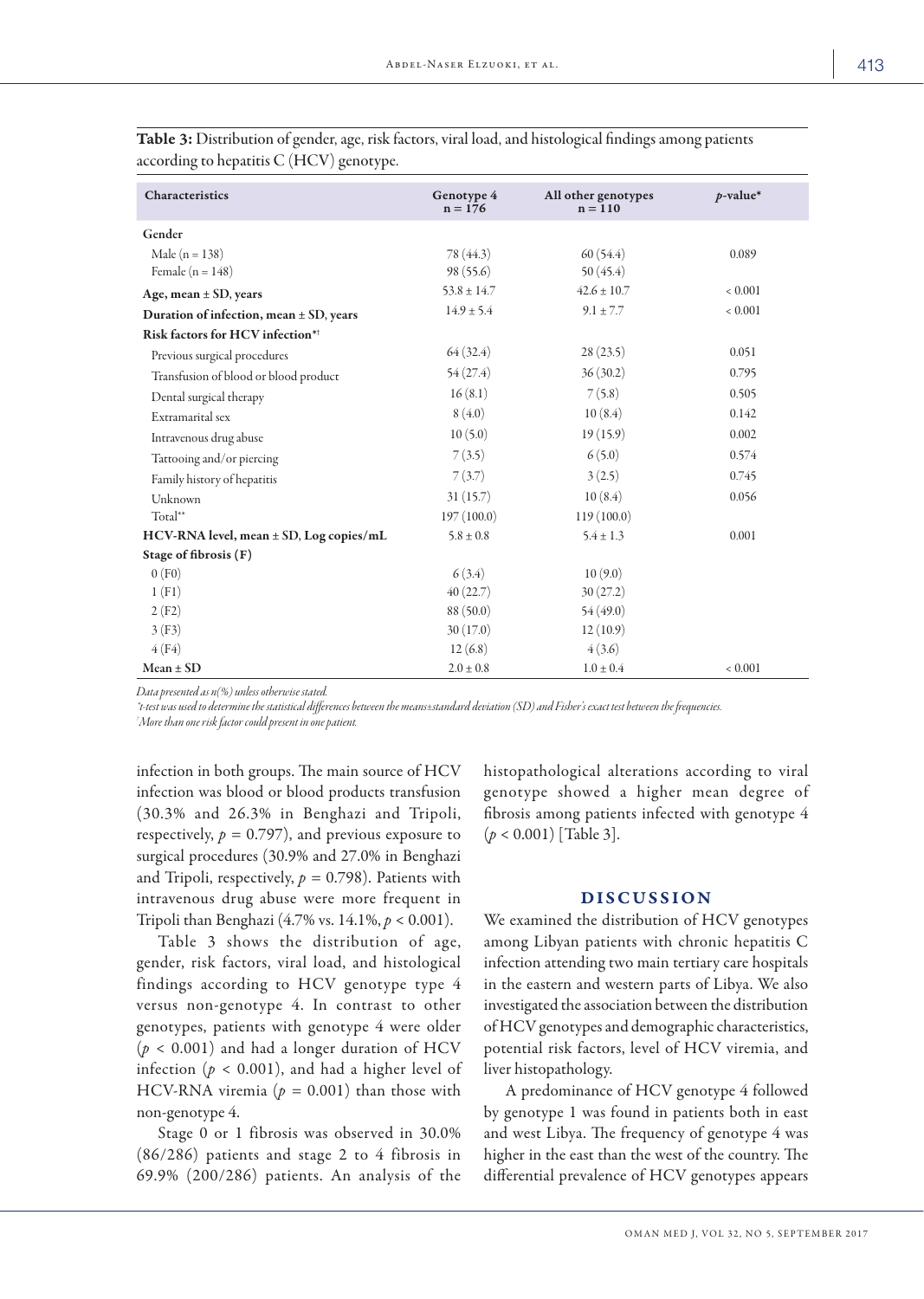to be linked to the geographic areas of origin. Libya is a Mediterranean country located in North Africa between Egypt in the east and Tunisia and Algeria in the west. Genotype 4 is the predominant genotype in Egypt accounting for more than 85% of HCV cases.<sup>23,24</sup> Genotype 1 is the most frequent genotype in Tunisia<sup>25</sup> and Algeria.<sup>6</sup> This geographical distribution of HCV genotypes may explain the spectrum of HCV genotypes we observed.

A recent systematic review and meta-analysis exposed that the distribution of HCV genotypes in Middle Eastern countries varies geographically.<sup>26</sup> The distribution follows two main patterns. HCV genotype 1 is mainly predominant in non-Arab Middle Eastern countries such as Turkey (82%) and Iran (55%) and is similar in Europe and North America. In Arab Middle Eastern countries, HCV genotype 4 is the largely predominant genotype (e.g., Egypt (86%), Palestine (67%), Yemen (64%), Qatar (64%), Iraq (64%), Syria (57%), Saudi Arabia (56%), and Kuwait  $(45%)$ ).<sup>26</sup> Our study, as well as the previous studies from Libya, found a similar genotype pattern (genotype 4) to those observed in these countries.

We found a significant difference in the mean viral load between patients infected with genotype 4 and genotypes other than 4. Our finding is consistent with other similar reports.27,28 This could be explained by the efficient replication of genotype 4. However, it differs from previous studies reporting that the mean viral load is not significantly different between the genotypes 1, 2, 3, and 4.<sup>29,30</sup>

We obser ved an association between histopathological changes and HCV genotype. Our findings indicate a significant risk of high-staged liver fibrosis with increased histological activity in patients infected with genotype 4 and genotype 1. Similar results have been reported in studies conducted in other countries.<sup>31-33</sup>

Blood transfusion and previous surgical procedures were the main modes of HCV transmission in our cohort. This is not surprising since the obligatory analysis of donated blood for anti-HCV antibodies in Libya began in 1998. Similar findings were reported in the Middle East,<sup>34</sup> Eastern Europe,<sup>35</sup> central Africa,<sup>36</sup> and South America.37 Intravenous drug use, tattooing, and body piercing were not significantly associated with HCV infection in Libya, contrary to data from other countries.38,39 Whether this is due to the small number of participants in the present study remains to be elucidated.

The importance of HCV genotyping has considerably increased in the last decade. It has been used to study the worldwide molecular epidemiology of HCV infection, and to trace sources of HCV infection in high-risk groups such as drug abusers and blood products recipients. Genotyping has also been used to study relationships between the type/subtypes and clinical status, pathogenesis, and/or disease outcome. Determination of an individual's HCV genotype is an important issue for the management of HCV infection.<sup>40</sup> Although the impact of HCV genotypes on the long-term outcome of HCV infection is still controversial, it is well established that different HCV genotypes are associated with different response rates to the combination treatment of chronic HCV infection with pegylated-interferon-alpha and ribavirin.<sup>3,6</sup> This regimen is still used as a standard therapy in low-income countries.<sup>41,42</sup> Patients infected with genotypes 1 and 4 have lower response rate to this regimen compared to patients infected with genotypes 2 and 3.43,44

A better understanding of the HCV structure, genome organization and genotyping have facilitated efforts to advance the efficacy, tolerability, and safety of HCV treatment. This has led to the development of multiple drugs targeting specific steps within the HCV life cycle, called DAAs. These are molecules that target specific nonstructural proteins of the virus and resulting in disruption of viral replication and infection. There are four classes of DAAs, which are defined by their mechanism of action and therapeutic target. The four classes are nonstructural proteins 3/4A (NS3/4A) protease inhibitors, NS5B nucleoside polymerase inhibitors, NS5B non-nucleoside polymerase inhibitors, and NS5A inhibitors.45 Regimens that use DAAs significantly improve sustained virologic response rates above 95% in patients infected with all HCV genotypes (1 to 4), and often, also allow shorter treatment durations. Sofosbuvir is an oral NS5B polymerase inhibitor which was Food and Drug Administration (FDA) approved for HCV genotypes 1, 2, 3, and 4. The combination of ledipasvir/sofosbuvir is the first oral regimen without pegylated-interferon and ribavirin approved by the FDA for HCV.<sup>46</sup> Daclatasvir, an NS5A inhibitor, was FDA approved in July 2015 for use with sofosbuvir for chronic HCV genotype 3 in

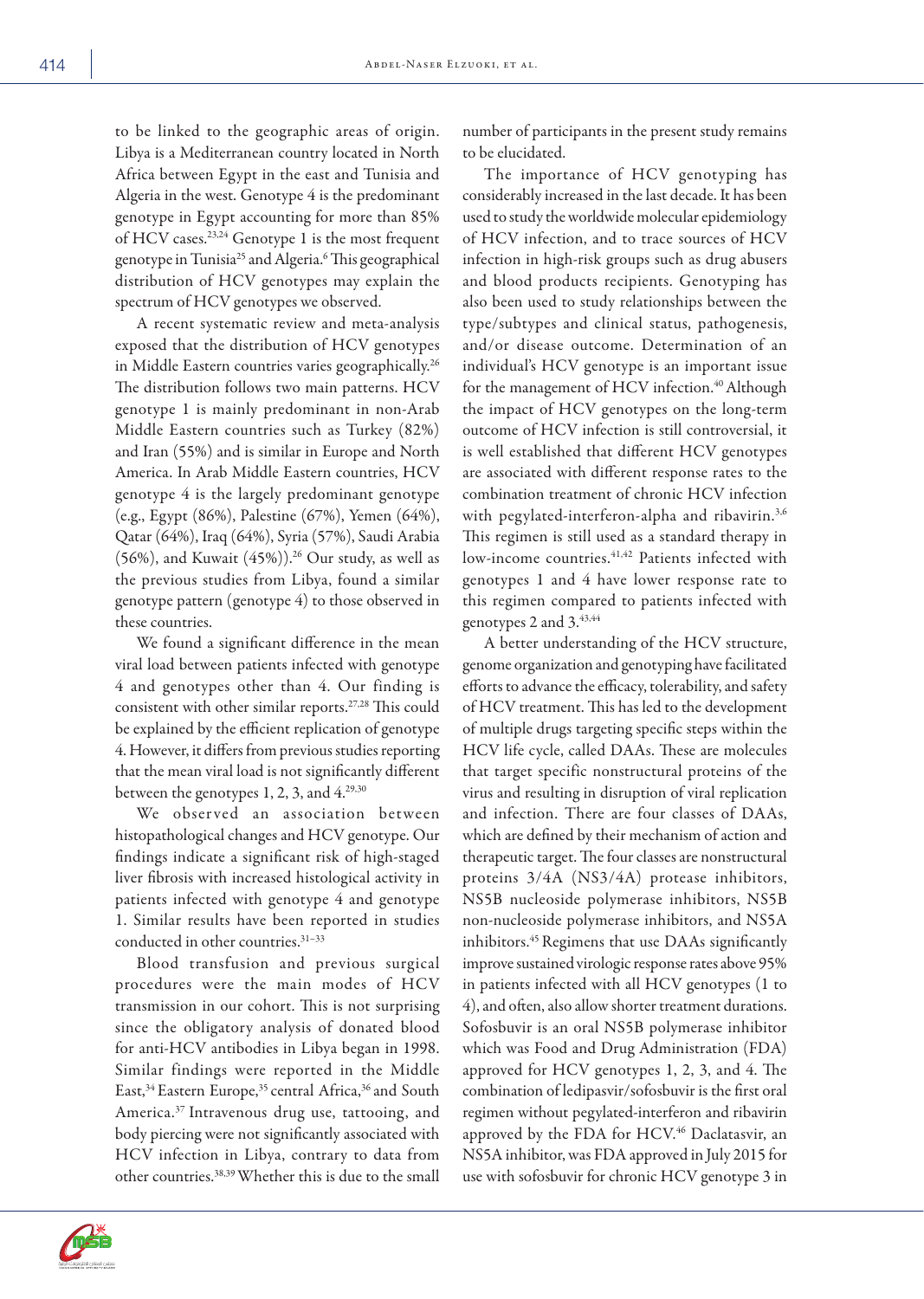treatment-naive or treatment-experienced patients.<sup>47</sup> The combination of ombitasvir/paritaprevir/ ritonavir was also FDA approved in July 2015 for the treatment of genotype 4 without cirrhosis,<sup>48</sup> and for use with dasabuvir for the treatment of genotype 1 including patients with compensated cirrhosis.49 It is worth mentioning that the access to these novel oral DAAs is limited in low-resource countries, including some countries with a high prevalence rate of HCV.

Our study had some limitations, including the relatively small number of participants and missing epidemiological evidence about their age at the time of encountering the HCV infection.

# **CONCLUSION**

Our study demonstrated that HCV genotype 4 is the most predominate in Libya followed by genotype 1. However, as we go from the east to the west of the country, genotype 1 increases at the expense of genotype 4. Genotype 4 was associated with higher level of viremia and higher stage of liver fibrosis. It is important to note that both genotypes 1 and 4 are associated with a poor response to pegylatedinterferon and ribavirin combination therapy. Our findings emphasize the need to develop improved strategies in Libya for the successful treatment of HCV infection with the newly available antiviral therapies.

#### *Disclosure*

The authors declared no conflicts of interest. No funding was received for this study.

#### references

- 1. Clarke B. Molecular virology of hepatitis C virus. J Gen Virol 1997 Oct;78(Pt 10):2397-2410.
- Averhoff FM, Glass N, Holtzman D. Global burden of hepatitis C: considerations for healthcare providers in the United States. Clin Infect Dis 2012 Jul;55(Suppl 1):S10-S15.
- 3. El-Serag HB. Hepatocellular carcinoma: an epidemiologic view. J Clin Gastroenterol 2002 Nov-Dec;35(5)(Suppl 2):S72-S78.
- 4. Feld JJ, Jacobson IM, Hézode C, Asselah T, Ruane PJ, Gruener N, et al; ASTRAL-1 Investigators. Sofosbuvir and velpatasvir for HCV genotype 1, 2, 4, 5, and 6 infection. N Engl J Med 2015 Dec;373(27):2599-2607.
- 5. Elzouki A-N, Smeo M-N, Sammud M, Elahmer O, Daw M, Furarah A, et al. Prevalence of hepatitis B and C virus infections and their related risk factors in Libya: a national seroepidemiological survey. East Mediterr Health J 2013 Jul;19(7):589-599.
- 6. Rouabhia S, Sadelaoud M, Chaabna-Mokrane K, Toumi W, Abenavoli L. Hepatitis C virus genotypes in north eastern Algeria: A retrospective study. World J Hepatol 2013;5(7):393-397.
- 7. Larousse JA, Trimoulet P, Pinson PR, Tauzin B, Azzouz MM, Ben Mami N, et al. Prevalence of hepatitis C virus (HCV) variants resistant to NS5A inhibitors in naïve patients infected with HCV genotype 1 in Tunisia. Virol J 2015;12:84.
- 8. Mangia A, Mottola L. Treatment of non-genotype 1 hepatitis C virus patients. Curr Gastroenterol Rep 2012 Feb;14(1):87-93.
- 9. Rosenberg WM, Tanwar S, Trembling P. Complexities of HCV management in the new era of direct-acting antiviral agents. QJM 2014;107:17-19.
- 10. Schreier E, Roggendorf M, Driesel G, Höhne M, Viazov S. Genotypes of hepatitis C virus isolates from different parts of the world. Arch Virol 1996;11(Suppl):185-193.
- 11. Gower E, Estes C, Blach S, Razavi-Shearer K, Razavi H. Global epidemiology and genotype distribution of the hepatitis C virus infection. J Hepatol 2014 Nov;61(1) (Suppl):S45-S57.
- 12. Zhang C, Wu N, Liu J, Ge Q, Huang Y, Ren Q, et al. HCV subtype characterization among injection drug users: implication for a crucial role of Zhenjiang in HCV transmission in China. PLoS One 2011;6:e16817.
- 13. Petta S, Craxì A. Current and future HCV therapy: do we still need other anti-HCV drugs? Liver Int 2015 Jan;35(Suppl 1):4-10.
- 14. Poveda E, Wyles DL, Mena A, Pedreira JD, Castro-Iglesias A, Cachay E. Update on hepatitis C virus resistance to directacting antiviral agents. Antiviral Res 2014 Aug;108:181- 191.
- 15. Alashek W, Altagdi M. Risk factors and genotypes of hepatitis C virus infection in libyan patients. Libyan J Med 2008;3:162-165.
- 16. Elasifer HA, Agnnyia YM, Al-Alagi BA, Daw MA. Epidemiological manifestations of hepatitis C virus genotypes and its association with potential risk factors among Libyan patients. Virol J 2010;7:317.
- 17. Daw MA, El-Bouzedi A, Dau AA. Geographic distribution of HCV genotypes in Libya and analysis of risk factors involved in their transmission. BMC Res Notes 2015; 8:367.
- 18. Higuchi R, Dollinger G, Walsh PS, Griffith R. Simultaneous amplification and detection of specific DNA sequences. Biotechnology (N Y) 1992 Apr;10(4):413-417.
- 19. Heid CA, Stevens J, Livak KJ, Williams PM. Real time quantitative PCR. Genome Res 1996 Oct;6(10):986-994.
- 20. Ba-Essa EM, Mobarak EI, Al-Daghri NM. Hepatitis C virus infection among patients with diabetes mellitus in Dammam, Saudi Arabia. BMC Health Serv Res 2016 Jul;16:313.
- 21. Bedossa P, Poynard T; The METAVIR Cooperative Study Group. An algorithm for the grading of activity in chronic hepatitis C. Hepatology 1996 Aug;24(2):289-293.
- 22. Cabibi D, Bronte F, Porcasi R, Ingrao S, Giannone AG, Maida M, et al. Comparison of histochemical stainings in evaluation of Liver Fibrosis and correlation with transient elastography in chronic Hepatitis. Anal cell Pathol; 2015:431750.
- 23. Omran MH, Youssef SS, El-Garf WT, Tabll AA, Bader-Eldin NG, Atef K, et al. Phylogenetic and genotyping of hepatitis C virus in Egypt. Aust J Basic Appl Sci 2009;3(1):1-8.
- 24. Saleh O, Baiomy AA, El-desouky A, Zaghloul H, El-Arman M, Dahab GM, et al. Hepatitis C virus genotype distribution in Egyptian diabetic patients: a preliminary study. Arab J Gastroenterol 2013 Mar;14(1):14-19.
- 25. Souii A, Elargoubi A, Fallecker C, Mastouri M, Drouet E. Hepatitis C genotype prevalence in monastir region, Tunisia: correlation between 5B untranslated region (5'UTR), non-structural 5B (NS5B), and core sequences in HCV subtyping. Curr Microbiol 2016 Sep;73(3):324-334.
- 26. Ghaderi-Zefrehi H, Gholami-Fesharaki M, Sharafi H, Sadeghi F, Alavian SM. The distribution of hepatitis C virus genotypes in Middle Eastern Countries: A systematic review and meta-analysis. Hepat Mon 2016 Aug;16(9):e40357.